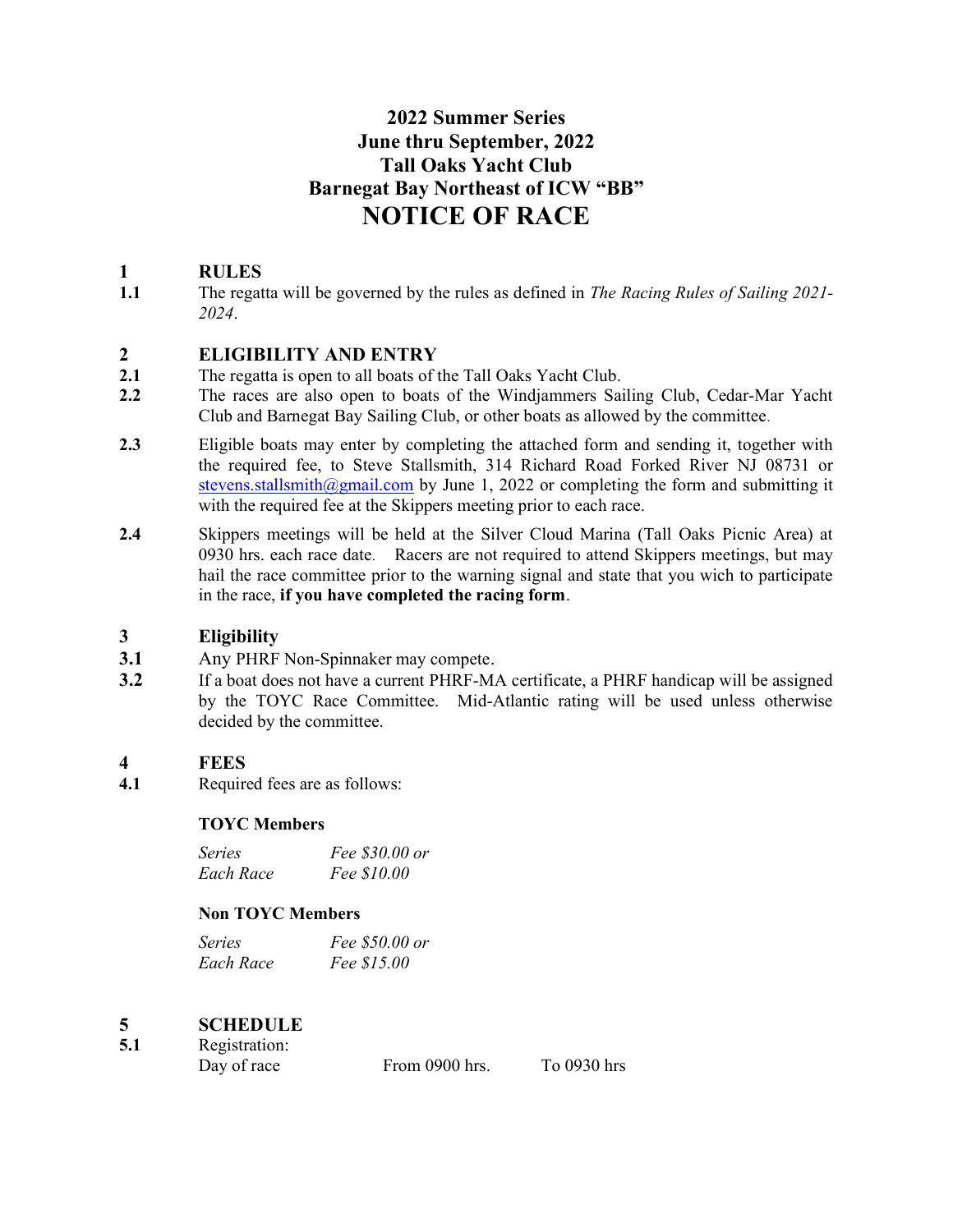#### 5.2 Dates of racing:

| Date          |                                                            |
|---------------|------------------------------------------------------------|
| Sunday $6/05$ | Shake-Down                                                 |
| Sunday $6/11$ | Race 1                                                     |
| Saturday 6/25 | Race 2                                                     |
| Saturday 7/16 | Race 3                                                     |
| Saturday 7/30 | Race 4 Youth Crew on Board                                 |
| Saturday 8/13 | Race 5                                                     |
| Saturday 8/27 | Race 6 Pursuit Race / Ladies Helm Race                     |
| Saturday 9/24 | (TOYC/WSC Challenge Cup Race. Not included in TOYC Series) |

5.3 The scheduled time of the warning signal for each day is 1155 hrs. For Shakedown Race on Sunday 6/5 warning signal is 1055 hrs.

## 6 SAILING INSTRUCTIONS

6.1 The sailing instructions will be available at the Skippers Meeting prior to each race.

## 7 THE COURSES

- 7.1 The courses to be sailed will be as follows: Windward-Leward, Triangle or Point-to-Point.
- 7.2 Course descriptions are included in the Sailing Instructions, including the order in which marks are to be passed, and the side on which each mark is to be left. TOYC Chart A shows approximate locations of Marks.

#### 8 PENALTY SYSTEM

- 8.1 The penalties are as follows: One 360 degree turn that shall contain one tack and one jibe.
- 8.2 Decisions of the protest committee will be final as provided in rule 70.5.

#### 9 SCORING

- 9.1 Four (4) races are required to be completed to constitute a series.
- 9.2 (a) When three (3) or fewer than three (3) races have been completed; a boat's series score will be the total of her race scores excluding her worst score.
	- (b) When from four (4) to six (6) races have been completed; a boat's series score will be the total of her race scores excluding her worst score.
	- (c) A boat that did not start, did not finish, retired or was disqualified shall be scored points for the finishing place one more than the number of boats entered in that race.
	- (d) To qualify for race awards, a boat must have competed in more than  $\frac{1}{2}$  of the races completed.
	- (e) Participation awards will be given to every boat that completes at least one (1) race.